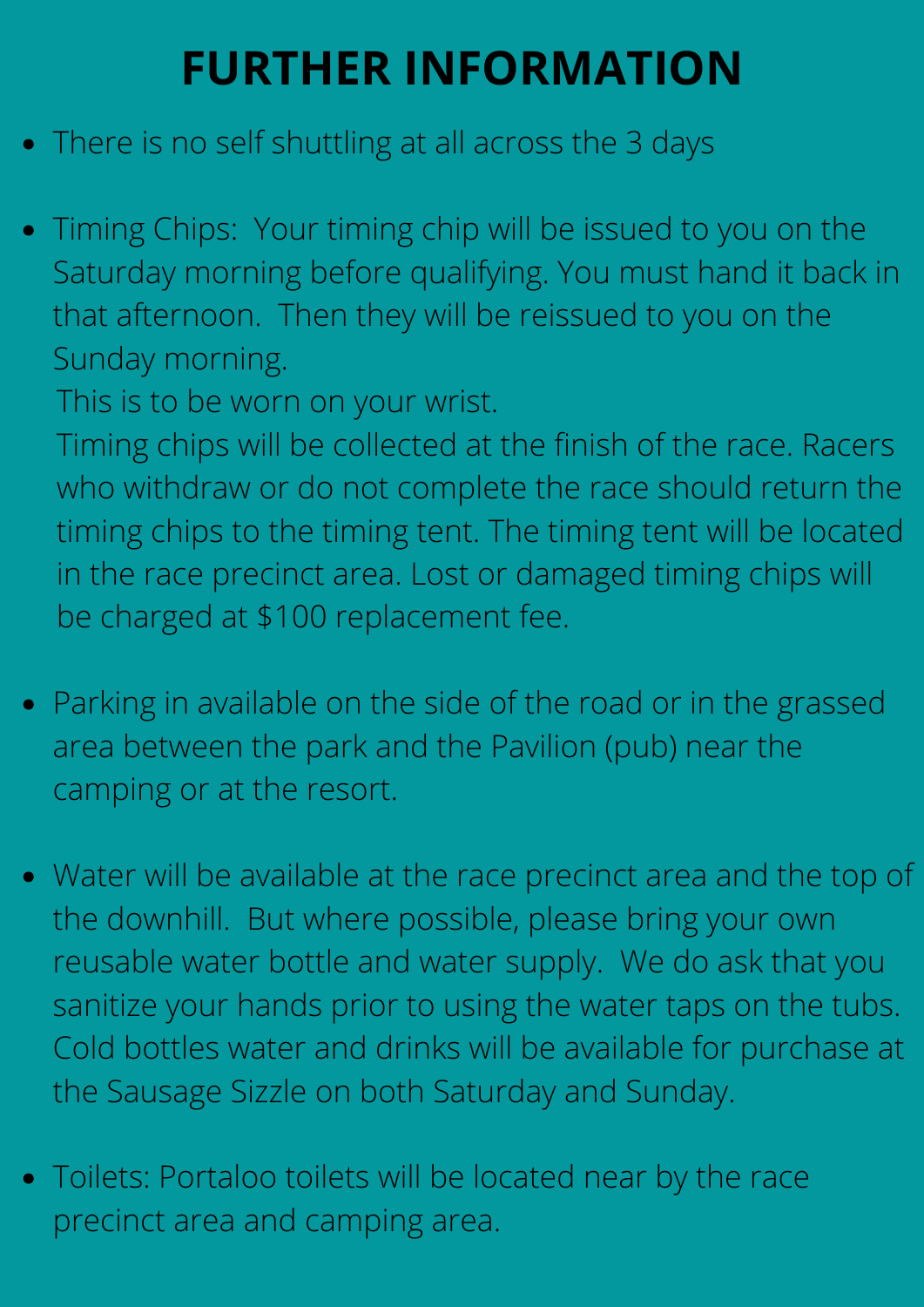- Race Plate: Attach your bike number to the front of your bike  $\bullet$ using at least 3 ties, securely fastening in an upright position ensuring that can be easily seen from the front. Your Number should be in front of the brake cables and not wrapped around any part of the bike. The number cannot be altered, obscured, cut or de-faced. If the race number is not attached correctly there is a possibility that the timekeepers will not read your number. It is your responsibility to ensure it is fitted correctly.
- Withdrawing from the Race: A rider may withdraw from race at any time. If they choose to withdraw, they must notify the event staff at the timing tent. A rider who withdraws is not allowed to rejoin or resume the race. They must remove their race numbers and cannot ride on the course for the remainder of the event.
- Rubbish: We would prefer to spend our time working on the trails and not picking up rubbish. Your ongoing support of reducing litter and reducing waste is appreciated. Please make the effort to put your rubbish in the bins provided and not leave it on the ground. There is to be no disposal of food or rubbish on the trail and no food or drink stores on the trail.